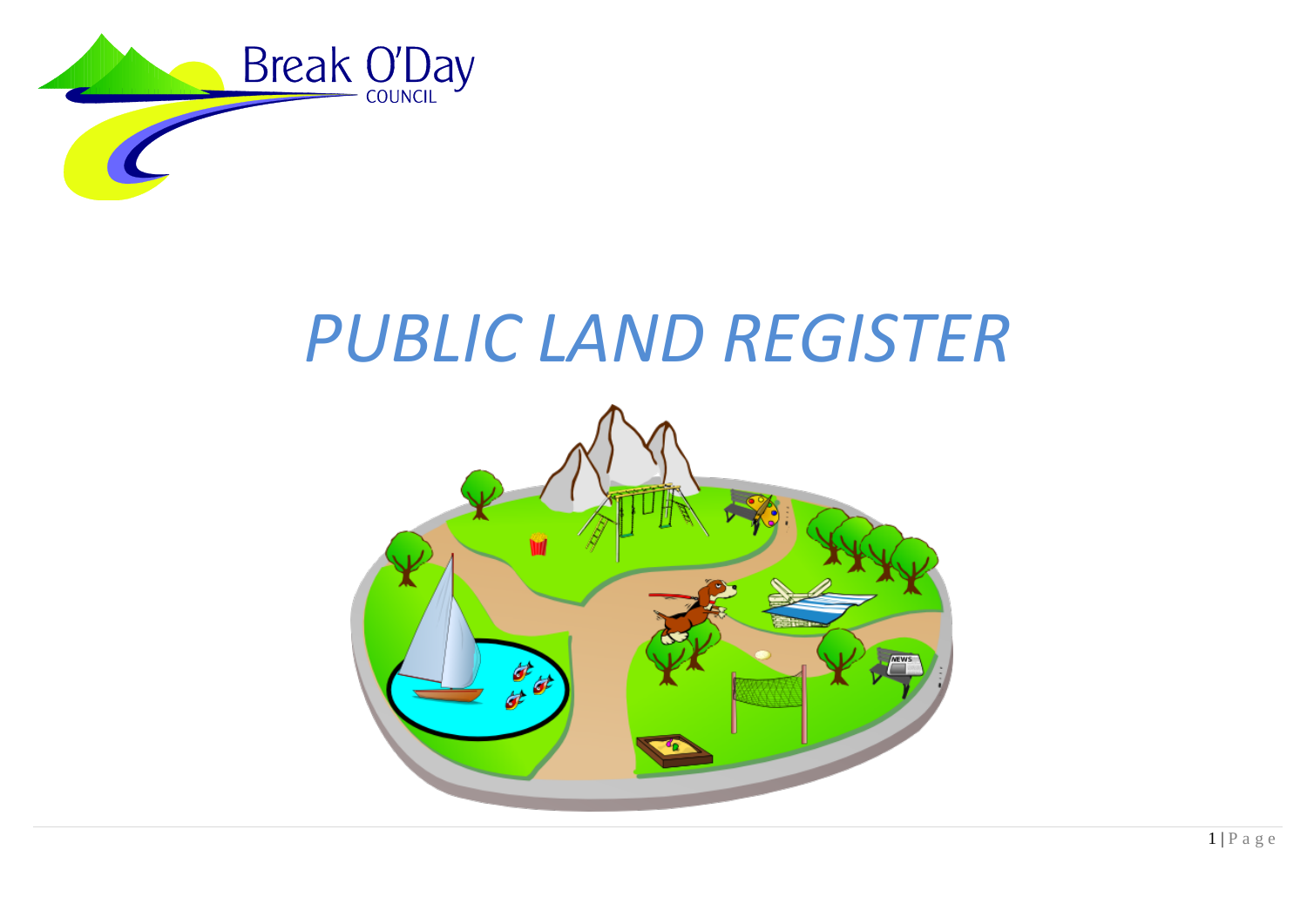32-34 Georges Bay Esplanade ST HELENS TAS 7216 Ph: 03 6376 7900 Email: [admin@bodc.tas.gov.au](mailto:admin@bodc.tas.gov.au) Web: [www.bodc.tas.gov.au](http://www.bodc.tas.gov.au/)

The Break O'Day Council is required to keep and maintain a register of "Public Land" in accordance with Section 177A of the Local *Government Act* 1993.

The following land, owned by Council, is classified as public land:

- (a) A pier or public jetty;
- (b) Any land that provides health, recreation, amusement or sporting facilities for public use;
- (c) Any public park or garden;
- (d) Any land acquired under Section 176 of the Local Government Act 1993 for the purpose of establishing or extending public land;
- (e) Any land shown on a subdivision plan as public open space that is acquired by a council under the Local Government *(Building* and *Miscellaneous Provisions) Act* 1993;
- (f) Any other land the Council determines is public land; or
- (g) Any other prescribed land or class of land.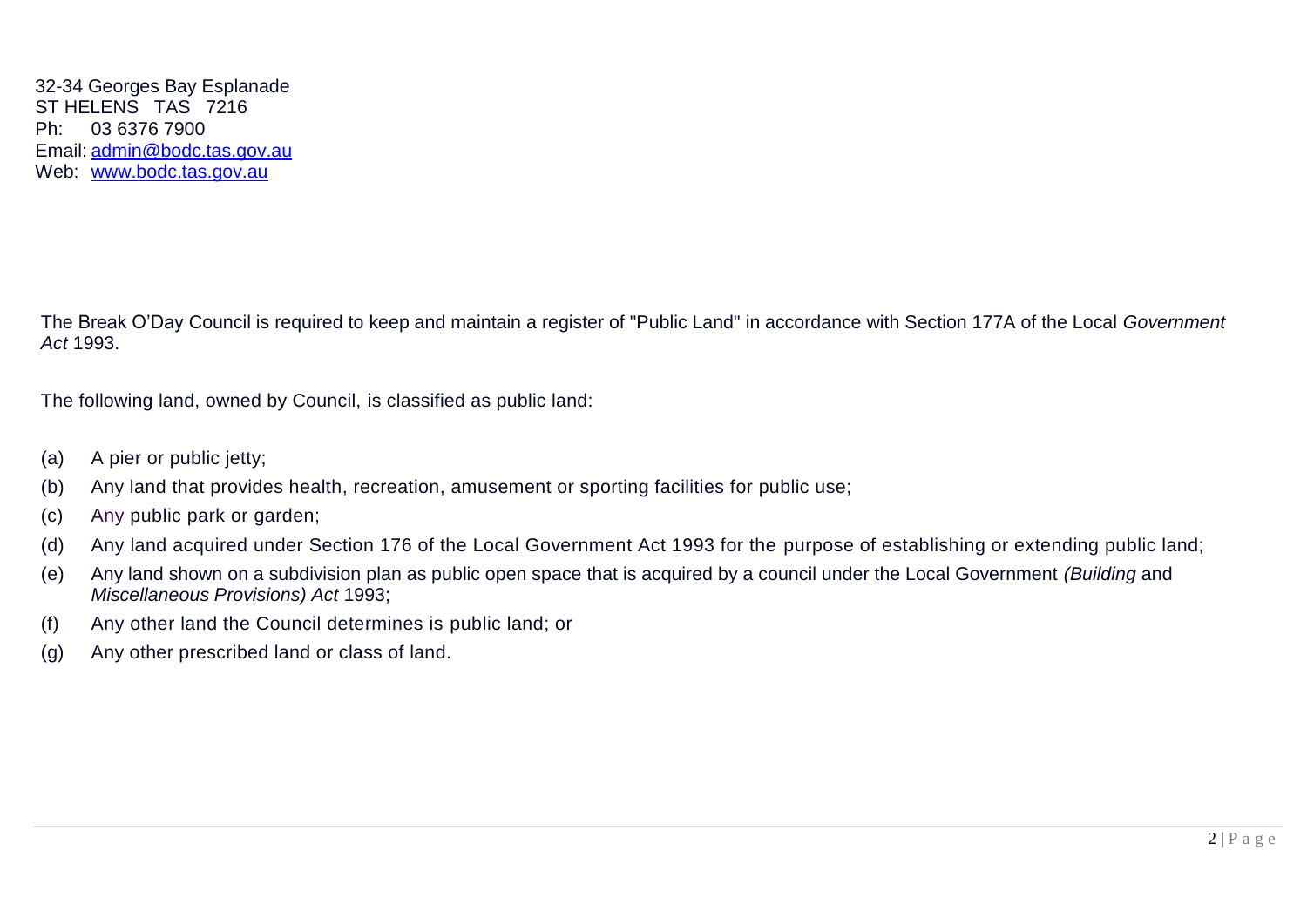### **LAND CONTAINING BUILDINGS**

| <b>Property</b>                                     | Improvements/<br><b>Description</b>            | <b>Street Address</b>                     | Land Area (ha) PID |         | <b>Title/s</b>                                         | Land<br><b>Classification</b> | <b>Reason for</b><br>defining as Public<br>Land |
|-----------------------------------------------------|------------------------------------------------|-------------------------------------------|--------------------|---------|--------------------------------------------------------|-------------------------------|-------------------------------------------------|
| <b>Titley Shack</b>                                 | Tourism                                        | 37 Main Road,<br><b>Binalong Bay</b>      | 0.050600           | 6797874 | 233469/1                                               | <b>Public Service</b>         | (b)                                             |
| Falmouth<br>Community<br>Centre                     | Recreation Facility and<br><b>Tennis Court</b> | 18 Morrison<br>Street, Falmouth           | 0.404700           | 6401024 | 114977/1                                               | <b>Public Service</b>         | (b)                                             |
| <b>Fingal Council</b><br>Chambers                   | <b>Health Facility</b>                         | 29 Talbot Street,<br>Fingal               | 0.490200           | 6412399 | 147441/1                                               | <b>Public Service</b>         | (b)                                             |
| Old Tasmanian<br>Hotel                              | <b>Community Centre</b>                        | 20 Talbot Street,<br>Fingal               | 0.266300           | 6412663 | 17192/1                                                | <b>Public Service</b>         | (b)                                             |
| St Helens<br>Portland Hall                          | Hall                                           | 39-41 Cecilia<br>Street, St Helens        | 0.198500           | 6793435 | 164746/1 148070/1 148071/1                             | <b>Public Service</b>         | (b)                                             |
| <b>St Helens Visitor</b><br>& Information<br>Centre | Museum                                         | 63-65 Cecilia Street,<br><b>St Helens</b> | 0.285300           | 1916416 | 118523/1                                               | <b>Public Service</b>         | (b)                                             |
| Stieglitz<br>Aerodrome                              | Office, Airstrip, Shed                         | 21 Aerodrome<br>Road, Stieglitz           | 91.313000          | 3221175 | 112855/1 18671/2 214209/1<br>223471/1 148076/1 45005/2 | <b>Public Service</b>         | (b)                                             |
| St Marys<br><b>Community Hall</b>                   | Hall                                           | 23 Main Street,<br>St Marys               | 0.531800           | 2936304 | 155696/1 155696/2                                      | <b>Public Service</b>         | (b)                                             |
| St Marys Railway History Room<br><b>Station</b>     |                                                | 7265 Esk Main<br>Road, St Marys           | 2.343000           | 3222311 | 141432/1 145465/1                                      | <b>Public Service</b>         | (b)                                             |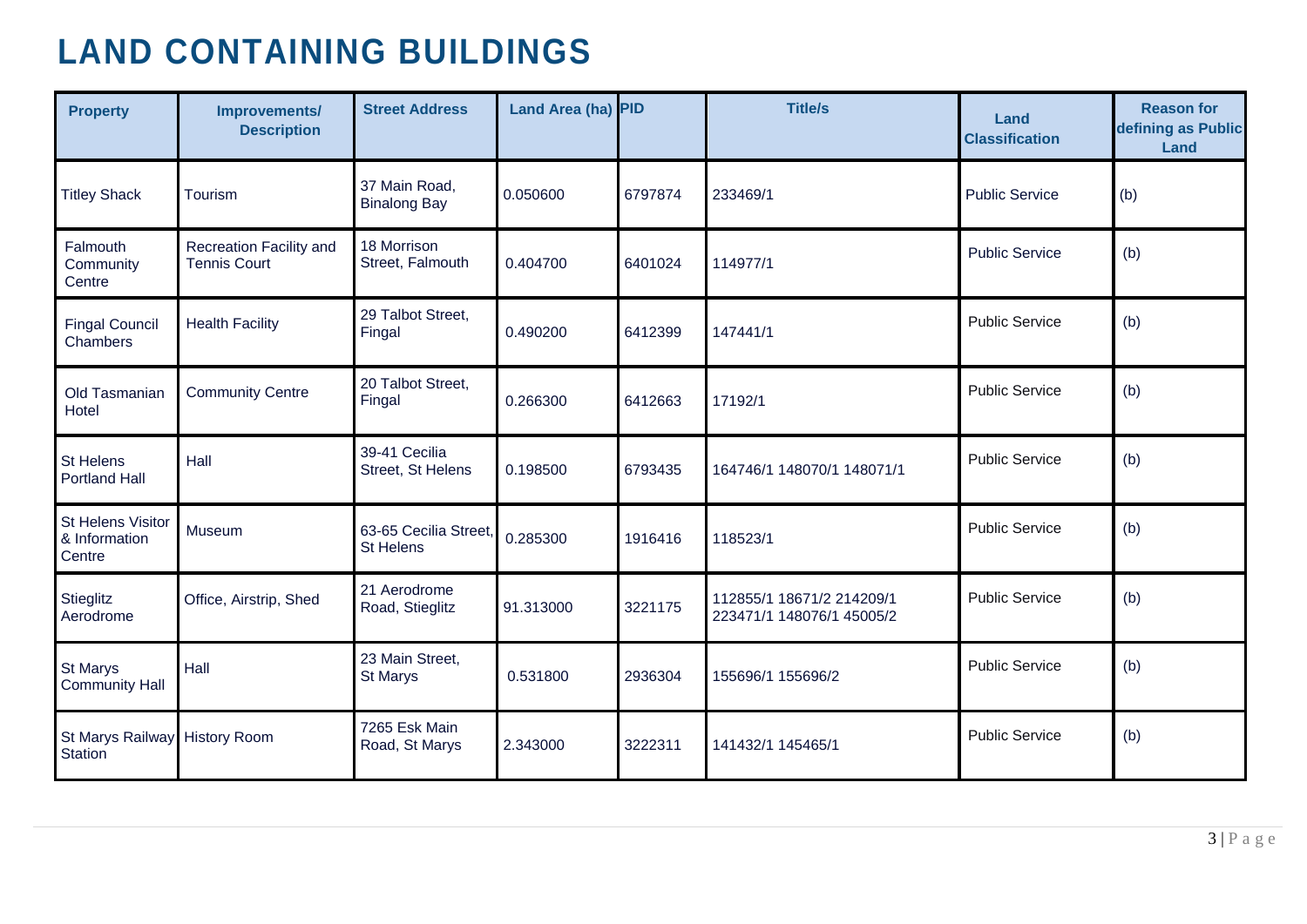## **LAND CONTAINING SPORTING FACILITIES**

| <b>Property</b>                                      | Improvements/<br><b>Description</b> | <b>Street Adress</b>                   | Land Area (ha) PID     |                     | <b>Title/s</b>                                                 | Land<br><b>Classification</b> | <b>Reason for</b><br>defining as Public<br>Land |
|------------------------------------------------------|-------------------------------------|----------------------------------------|------------------------|---------------------|----------------------------------------------------------------|-------------------------------|-------------------------------------------------|
| Beaumaris                                            | Playground                          | Tasman<br>Highway,<br><b>Beaumaris</b> | 0.773000               | 1634072             | 118971/1                                                       | Recreation<br>Reserve         | (b)                                             |
| <b>Binalong Bay</b><br><b>Tennis Courts</b>          | Tennis Courts & Toilets             | 55 Main Street,<br><b>Binalong Bay</b> | 0.202300               | 6797338             | 233469/1                                                       | Recreation<br>Reserve         | (b)                                             |
| <b>Fingal Tennis</b><br>Courts                       | <b>Tennis Courts</b>                | 17 Grant Street,<br>Fingal             | 0.139100               | 6410916             | 228953/1                                                       | Recreation<br>Reserve         | (b)                                             |
| <b>Fingal Rec</b><br>Ground                          | Building/Toilets/Kiosk              | <b>Brown Street,</b><br>Fingal         | 3.065000               | 6410414             | 242556/1 158145/1                                              | <b>Recreation Reserve</b>     | (b)                                             |
| Fingal<br>Park                                       | <b>Toilets</b>                      | 17A Talbot Street,<br>Fingal           | 0.759200               | 6412460             | 152460/1 23066/1 11985/5 226985/1 Park                         |                               | (b)                                             |
| Mathinna<br>Recreation<br>Facility                   | Memorial/Toilets/Change<br>rooms    | 70 High Street,<br>Mathinna            | 3.239000               | 6414909             | 155697/1                                                       | <b>Public Service</b>         | (b)                                             |
| Pyengana Hall<br>& Rec Ground                        | <b>Recreational Buildings</b>       | St Columba Falls<br>Road, Pyengana     | 6.457000 &<br>9.388000 | 6806259&<br>1869963 | 155702/1 & 48651/6 & 49432/1                                   | Recreation<br>Reserve         | (b)                                             |
| Scamander<br>Skate park,<br>Surf Club<br>and Toilets | <b>Recreational Buildings</b>       | Scamander<br>Avenue,<br>Scamander      | 0.793500               | 6405893             | 12619/3 12619/17 12619/18<br>12619/19 12619/20 12619/1 12619/2 | Recreation<br>Reserve         | (b)                                             |
| Scamander<br>Sports<br>Complex                       | <b>Recreational Buildings</b>       | Campbell Street,<br>Scamander          | 27.590000              | 3413644             | 166723/1                                                       | Recreation<br>Reserve         | (b)                                             |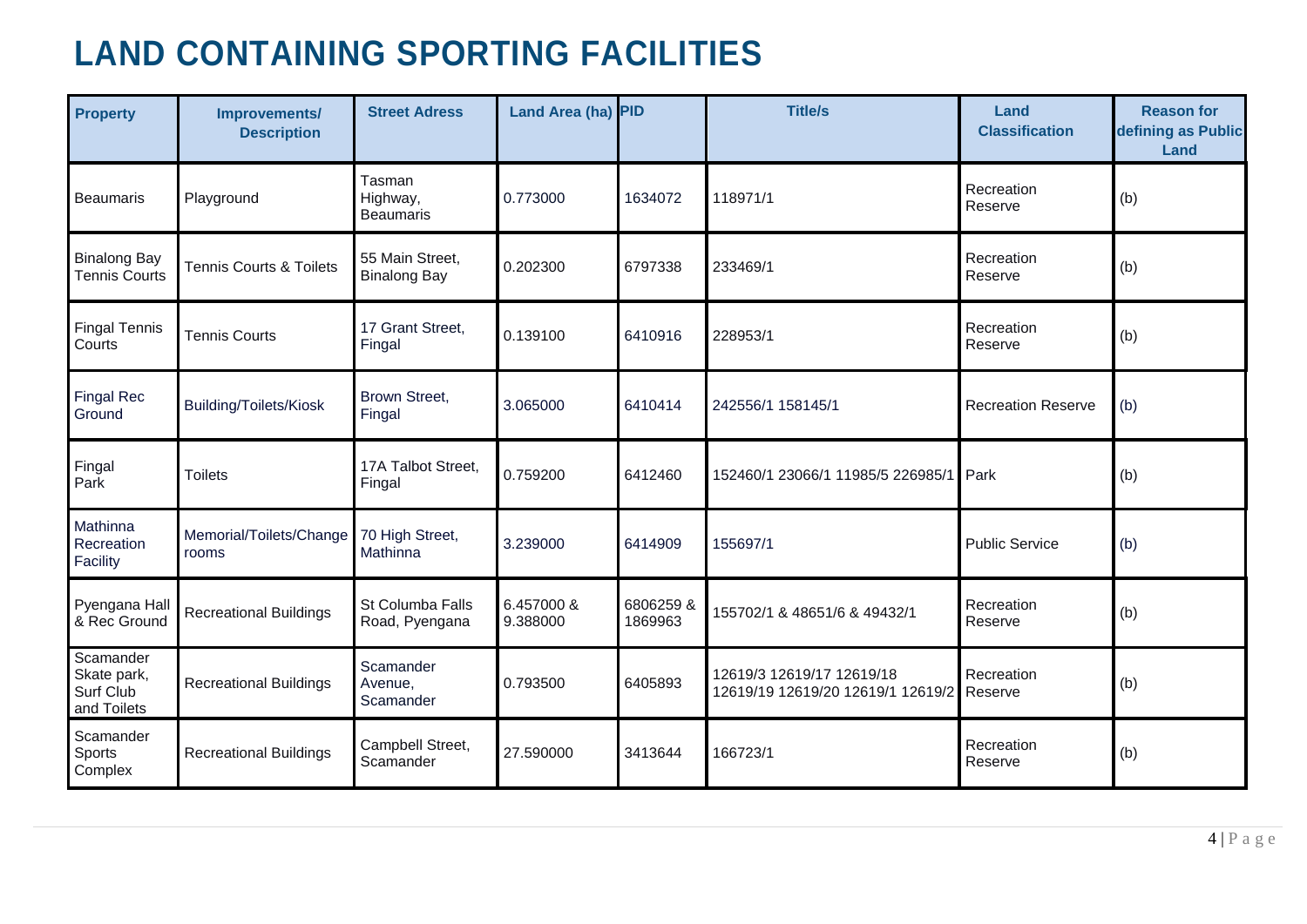| <b>Property</b>                         | Improvements/<br><b>Description</b>                              | <b>Street Adress</b>           | Land Area (ha) PID |         | <b>Title/s</b>   | Land<br><b>Classification</b> | <b>Reason for</b><br>defining as Public<br>Land |
|-----------------------------------------|------------------------------------------------------------------|--------------------------------|--------------------|---------|------------------|-------------------------------|-------------------------------------------------|
| St Helens Rec<br>Ground                 | Recreational<br><b>Buildings</b>                                 | 117 Tully Street,<br>St Helens | 21.830000          | 6782496 | 154889/1         | Recreation<br>Reserve         | (b)                                             |
| <b>St Marys</b><br>Recreation<br>Ground | Recreation Buildings and 2 Gray Road,<br><b>Sporting Grounds</b> | St Marys                       | 22.728000          | 3231533 | 152716/1 10364/1 | <b>Recreation Reserve</b>     | (b)                                             |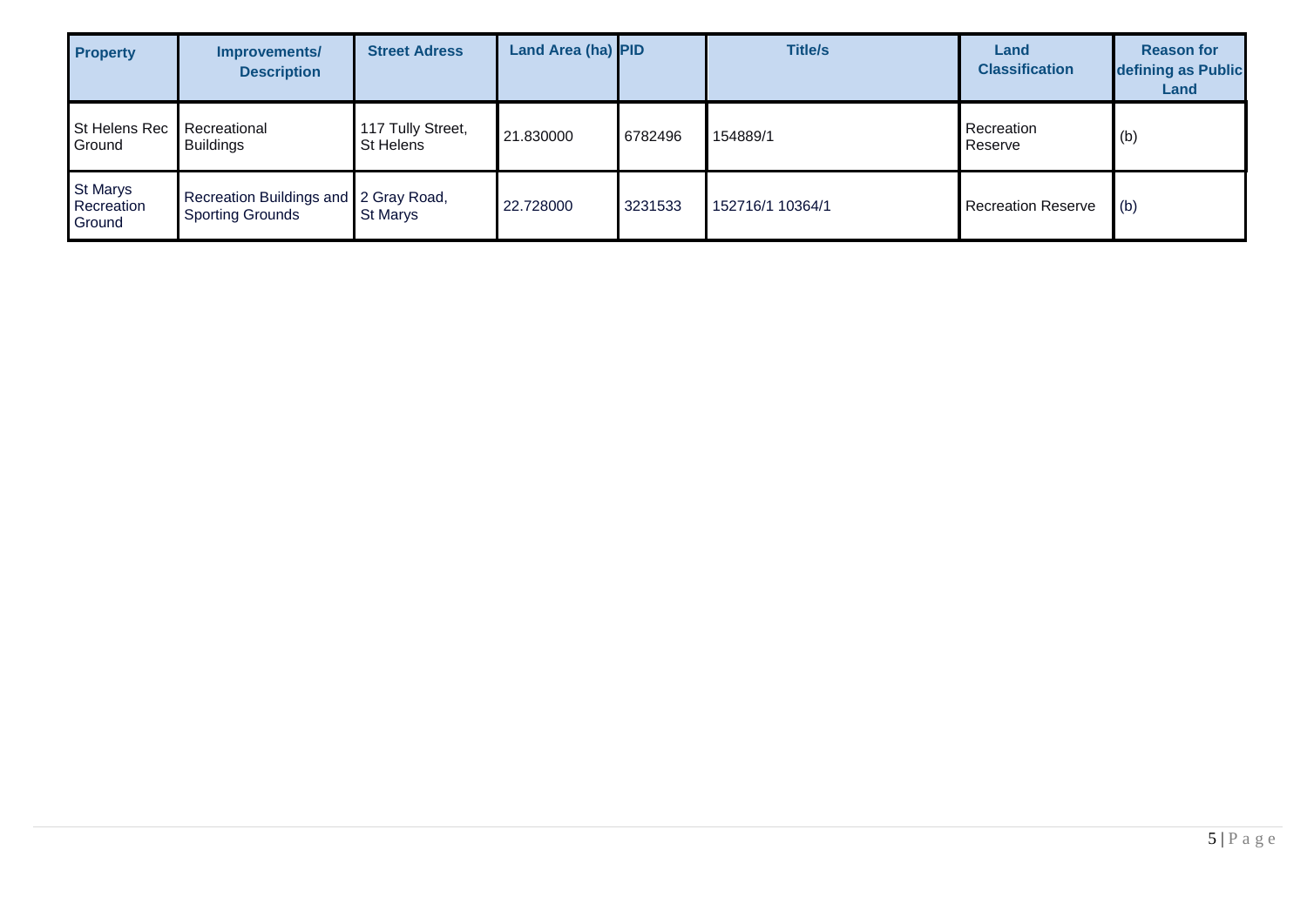## **LAND CONTAINING RESERVES/PARKS**

| <b>Property</b>     | Improvements/<br><b>Description</b> | <b>Street Adress</b>                    | Land Area (ha) PID |                     | <b>Title/s</b> | <b>Land</b><br><b>Classification</b> | <b>Reason for</b><br>defining as Public<br>Land |
|---------------------|-------------------------------------|-----------------------------------------|--------------------|---------------------|----------------|--------------------------------------|-------------------------------------------------|
| Ansons Bay          | Reserve                             | 90 Acacia Drive,<br>Ansons Bay          | 1.465000           | 7689197             | 45134/106      | Reserve                              | (e)                                             |
| Ansons Bay          | Reserve                             | 111-115 Acacia<br>Drive, Ansons Bay     | 0.420800           | 7701950             | 45134/37       | Reserve                              | (e)                                             |
| <b>Binalong Bay</b> | Reserve                             | Treloggen Drive,<br><b>Binalong Bay</b> | 0.410100           | 6798690             | 158146/1       | Reserve                              | (e)                                             |
| <b>Binalong Bay</b> | Vacant                              | Main Road,<br><b>Binalong Bay</b>       | 0.050600           | 6797911&<br>6797874 | 233469/1       | Reserve                              | (f)                                             |
| Cornwall            | Reserve                             | Alexander Street,<br>Cornwall           | 0.325100           | 2932928             | 155700/1       | Reserve                              | (f)                                             |
| Cornwall            | Reserve                             | John Street,<br>Cornwall                | 0.822000           | 2152892             | 155695/4       | Reserve                              | (e)                                             |
| Cornwall            | Reserve                             | William Street,<br>Cornwall             | 0.136800           | 6400371             | 54237/1        | Reserve                              | (e)                                             |
| Falmouth            | Reserve                             | <b>Grant Street,</b><br>Falmouth        | 1.510000           | 6400806             | 120187/1       | Reserve                              | (e)                                             |
| Falmouth            | Reserve                             | 65 Legge Street,<br>Falmouth            | 0.314700           | 1474275             | 108853/1       | Reserve                              | (e)                                             |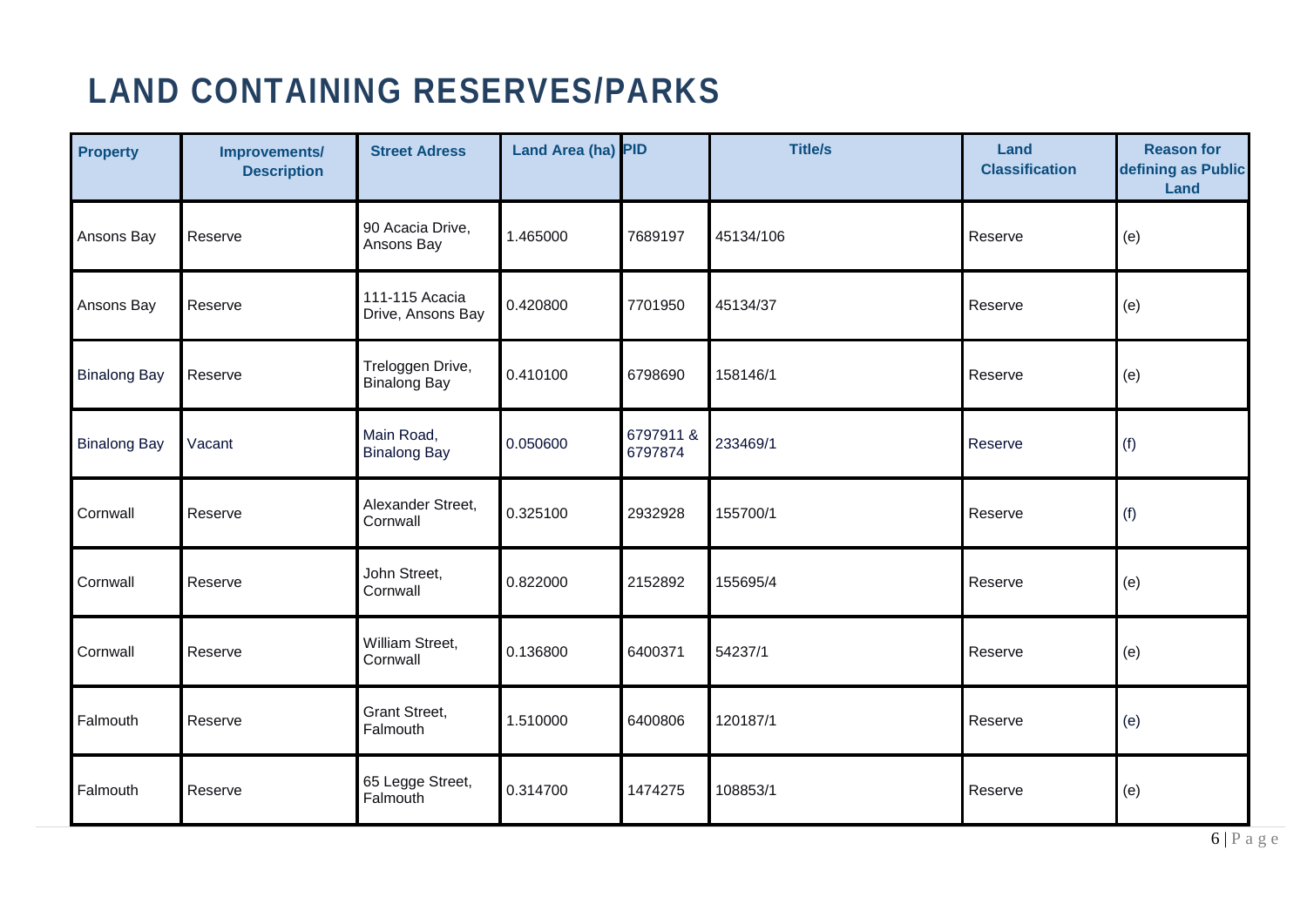| <b>Property</b>         | <b>Improvements/</b><br><b>Description</b> | <b>Street Adress</b>                | Land Area (ha) PID |         | <b>Title/s</b>    | Land<br><b>Classification</b> | <b>Reason for</b><br>defining as Public<br>Land |
|-------------------------|--------------------------------------------|-------------------------------------|--------------------|---------|-------------------|-------------------------------|-------------------------------------------------|
| Fingal                  | Reserve                                    | 7 Albert Street,<br>Fingal          | 0.819900           | 6410350 | 15570/1           | Reserve                       | (e)                                             |
| Lottah                  | Reserve                                    | P758 Lottah Road,<br>Lottah         | 2.035000           | 7148147 | 158147/1          | <b>Recreation Reserve</b>     | (e)                                             |
| Mangana                 | Reserve                                    | Elizabeth Street,<br>Mangana        | 0.056700           | 6414175 | 207270/7          | Reserve                       | (c)                                             |
| Mangana                 | Reserve                                    | Elizabeth Street,<br>Mangana        | 0.394600           | 6413535 | 203723/5          | Reserve                       | (e)                                             |
| Scamander               | Reserve                                    | Lagoon Esplanade,<br>Scamander      | 1.300000           | 6782752 | 157111/1          | <b>Recreation Reserve</b>     | (b)                                             |
| St Helens               | Reserve                                    | MacMichael<br>Terrace, St Helens    | 0.303600           | 6794518 | 11122/1 121181/1  | Reserve                       | (e)                                             |
| St Helens<br>Kings Park | Shelter                                    | P53 Tasman<br>Highway, St Helens    | 2.082000           | 6779836 | 157110/1          | Reserve                       | (c)                                             |
| St Helens               | Garden                                     | LOT 24 Tasman<br>Highway, St Helens | 0.186300           | 1555403 | 52916/28 52917/24 | <b>Public Garden</b>          | (c)                                             |
| St Helens               | Vacant                                     | 2 Annie Street,<br>St Helens        | 3.455000           | 3300658 | 121181/1 167439/2 | <b>Public Service</b>         | (b)                                             |
| St Helens               | Vacant                                     | Medea Street,<br>St Helens          | 0.825500           | 6784585 | 107996/2          | <b>Public Service</b>         | (b)                                             |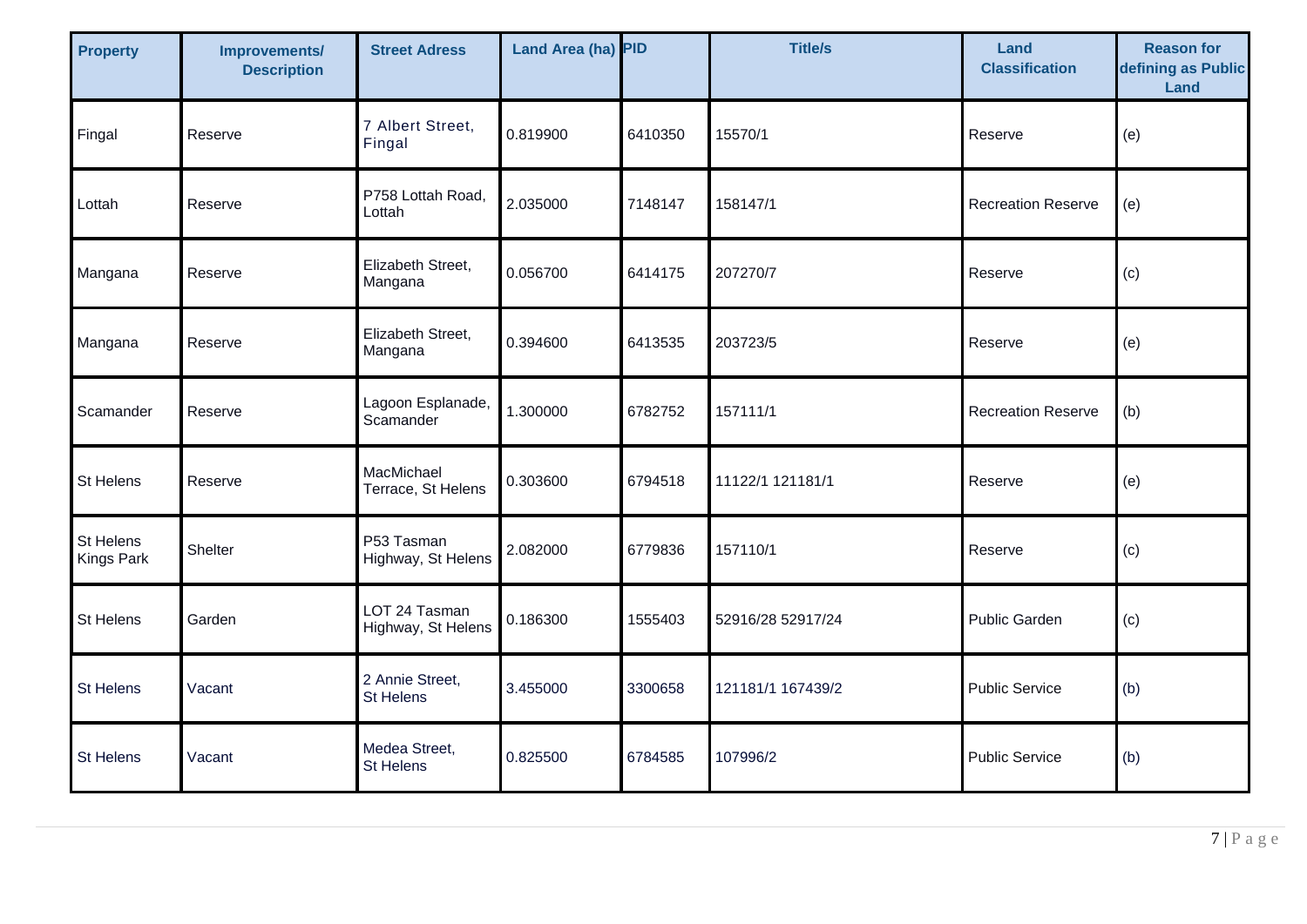| <b>Property</b>      | Improvements/<br><b>Description</b> | <b>Street Adress</b>               | Land Area (ha) PID |                      | <b>Title/s</b>     | Land<br><b>Classification</b> | <b>Reason for</b><br>defining as Public<br>Land |
|----------------------|-------------------------------------|------------------------------------|--------------------|----------------------|--------------------|-------------------------------|-------------------------------------------------|
| Stieglitz            | Vacant                              | St Helens Point<br>Road, Stieglitz | 1.722000           | 6788863              | 11930/1            | <b>Public Service</b>         | (f)                                             |
| Stieglitz            | Vacant                              | Chimney Heights,<br>Stieglitz      | 0.269300           | 2571923              | 8489/53            | Public Open Space             | (f)                                             |
| <b>St Marys</b>      | Reserve                             | 2 Cameron Street,<br>St Marys      | 0.050600           | 6401657              | Missing            | Reserve                       | (c)                                             |
| <b>St Marys</b>      | Reserve                             | 18 Groom Street,<br>St Marys       | 0.700300           | 1848310              | 48419/1            | Public Open Space             | (f)                                             |
| <b>St Marys</b>      | Reserve                             | 15 Main Street,<br>St Marys        | 0.0744000          | 6404743              | 52589/1            | Public Open Space             | (c)                                             |
| <b>St Marys Park</b> | Amenities                           | Main Street,<br>St Marys           | 0.112500           | 7669882              | 51193/4            | Reserve                       | (b)                                             |
| <b>St Marys</b>      | Reserve                             | Lot 1 Main Street,<br>St Marys     | 0.230000           | 2731966 &<br>2732002 | 35306/1 & 223553/1 | Reserve                       | (f)                                             |
| Weldborough          | Viewing Platform                    | Main Road,<br>Weldborough          | 1.346000           | 2161449              | 161034/1           | Reserve                       | (e)                                             |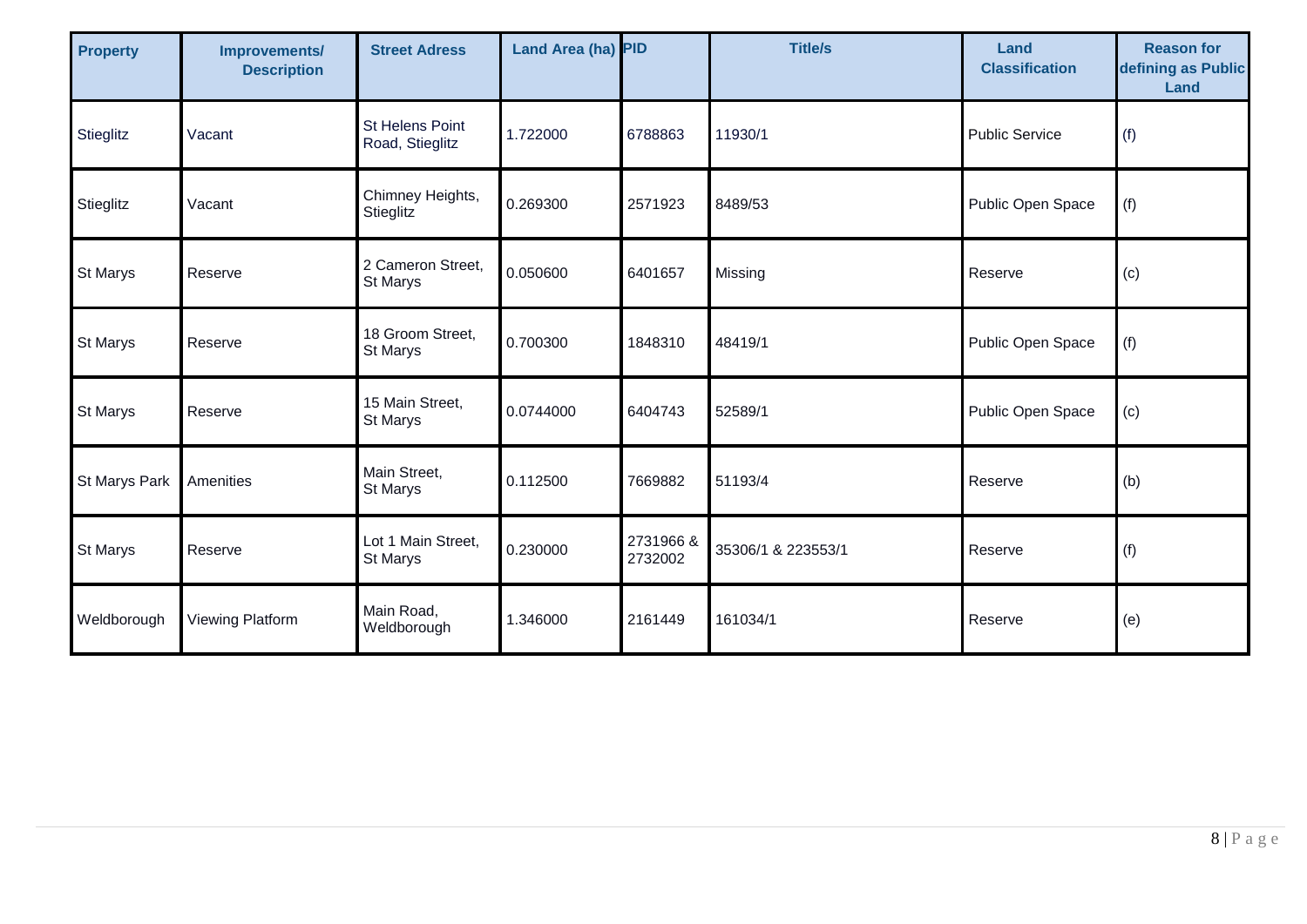#### **SUBDIVSIONS**

| <b>Property</b>    | Improvements/<br><b>Description</b> | <b>Street Address</b>                         | Land Area (ha) PID |         | <b>Title/s</b> | Land<br><b>Classification</b> | <b>Reason for</b><br>defining as Public<br>Land |
|--------------------|-------------------------------------|-----------------------------------------------|--------------------|---------|----------------|-------------------------------|-------------------------------------------------|
| Four Mile<br>Creek | Reserve                             | Four Mile Creek<br>Road,<br>Four Mile Creek   | 1.127000           | 7349539 | 17625/29       | Public Open Space             | (e)                                             |
| Goulds<br>Country  | Reserve                             | Fitzgeralds<br>Road,<br><b>Goulds Country</b> | 0.888400           | 2162791 | 126974/3       | Public Open Space             | (e)                                             |
| Scamander          | Reserve                             | Oberon Place,<br>Scamander                    | 0.356700           | 2948700 | 156731/20      | Public Open Space             | (e)                                             |
| Scamander          | Reserve                             | Wrinklers Drive,<br>Scamander                 | 0.198300           | 3017158 | 158994/100     | Public Open Space             | (e)                                             |
| St Helens          | Reserve                             | Cameron Street,<br><b>St Helens</b>           | 0.055600           | 7384350 | 30649/2        | Public Open Space             | (e)                                             |
| St Helens          | Reserve                             | 8 Jason Street.<br><b>St Helens</b>           | 0.106000           | 7386428 | 30563/27       | Public Open Space             | (e)                                             |
| St Helens          | Reserve                             | Lawry Heights,<br><b>St Helens</b>            | 0.986500           | 2503461 | 141663/9       | Public Open Space             | (e)                                             |
| St Helens          | Reserve                             | Medeas Cove<br>Esplanade,<br><b>St Helens</b> | 0.003000           | 2594877 | 143310/19      | Public Open Space             | (e)                                             |
| St Helens          | Reserve                             | Palm Court,<br><b>St Helens</b>               | 0.007300           | 2594885 | 143310/21      | Public Open Space             | (e)                                             |